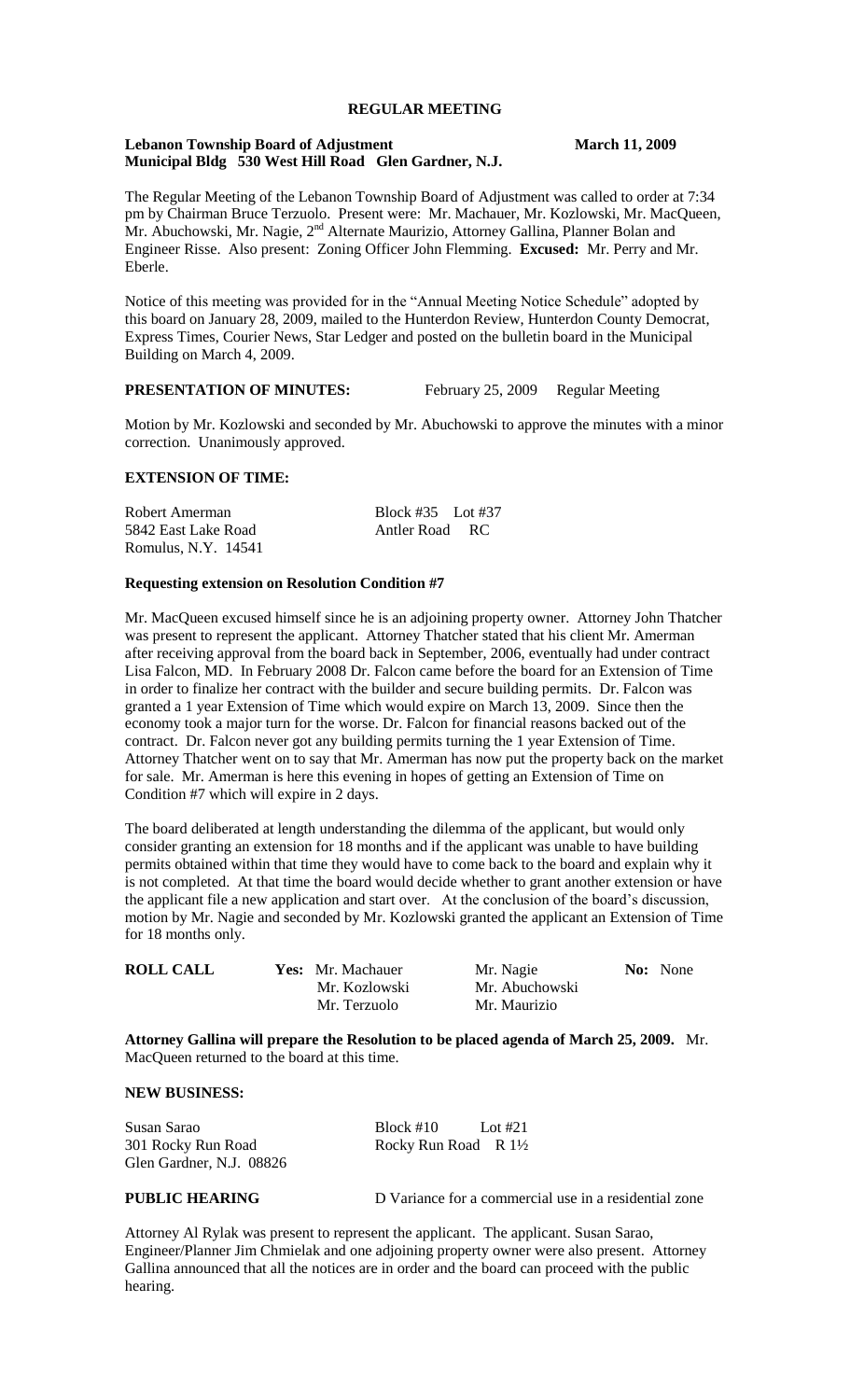### **Lebanon Township Board of Adjustment March 11, 2009 Page 2**

The following items were marked into evidence: **A1**-Taxes Paid, **A2-**Owner Certification, **A3-** Certified List of Property Owners, **A4-**Notice in Newspaper, **A5**-POD Slips, **A6**-Affadavit of Proof of Service, **and A7**-Notice to Property Owners.

Attorney Rylak started by suggesting to the board that they do a site inspection either individually or as a group. The board preferred doing the inspection with no more than 3 board members at one time. Attorney Rylak had the applicant Susan Sarao sworn in to give testimony. Attorney Rylak passed out to the board a booklet prepared by the applicant. This item was marked into evidence: **A8**-Booklet prepared by Susan Sarao dated March 2009. Ms. Sarao said that she has lived in the Township since July 2006. Her property consists of 1.9 acres on Rocky Run Road. Ms. Sarao reviewed for the board the booklet that was marked into evidence. The booklet includes pictures of her home, the building the puppies are kept in which includes pictures of the inside of the building. The outside around the building area shows the fenced in areas (paddocks) that the puppies can run and play. Ms. Sarao informed the board that she imports Jack Russell Terriers from Ireland. She receives twelve 10 week old puppies at a time, averaging every 2,3,4 weeks. In order to enter the US the puppies must pass US Custom requirements. They must be examined and certified by a qualified veterinarian that all the paperwork is in order. This is done by the Irish Department of Agriculture. Ms. Sarao noted that Ireland is a rabies free country. There is a customs broker to process the paperwork when the puppies arrive at Kennedy Airport and picked up by the applicant.

Ms. Sarao stated the puppies are with them on an average of 2-3 weeks before leaving for their new homes. They advertise through their website which is known as www.IrishJacks.com. Local people come to the property to pick up their puppy which averages 4-8 clients during the week; this is done by appointment only. They sell/ship to people around the country and around the world. Pictures of the puppies are put on the website for people to see. There is an application form/questionnaire for the prospective buyers to fill out and once they are approved, their reservation for a puppy is taken and they are then put on a waiting list. Ms. Sarao admitted that besides the puppies she has imported from Ireland which accounts for 90% of the puppies, she also breeds on occasion from her own pet stock. She has 6 Jack Russell dogs of her own. Attorney Rylak asked Ms. Sarao to explain to the board her consulting with the Hunterdon County Board of Health. Ms. Sarao informed the board that Jim Gallos, Principal Health Specialist and Mario Filippi, Chief Inspector from the Board of Health have both been to the property. Mr. Filippi came out first and informed Ms. Sarao what all she had to do to be in full compliance with all the county regulations. The County Board of Health gave Ms. Sarao a conditional approval. Ms. Sarao said that she will need a fire inspection but they need approval from the Board of Adjustment first.

The building which houses the puppies is shown in the booklet. There are four (4) stalls/indoor pens. Ms. Sarao stated that when they moved to Lebanon Township, the puppies stayed at a place she had in Tewksbury Township. The puppies stayed there until she had to move them to her property on Rocky Run Road. She then found out that she was operating a kennel, even though she did not think of it as a kennel. Ms. Sarao thought a kennel consisted of concrete and chain link. In New Jersey the law states if you breed, board or sell 6 or more dogs per year you are considered a kennel, then she knew it was a kennel. The Zoning Officer brought this to my attention. Ms. Sarao stated that she went to the County Board of Health and filed an application and then filed an application to come before this board. Ms. Sarao said if this board denies her application she will have to shut down her operation. Ms. Sarao noted she had to prepare a detailed plan for the County Board of Health.

Attorney Rylak asked Ms. Sarao how she disposes of the fecal material from the dogs. Ms. Sarao said she bags it up and puts it in with the garbage per the County of Board of Health. Attorney Rylak referred to a neighbor who agreed to testify on behalf of the applicant, Shenaz Patel who lives to the left of the applicant. The subject of having a site inspection was mentioned again by Attorney Rylak and Ms. Sarao said she welcomed anyone who wanted to come and see the property and her operation. Ms. Sarao stated you do not come to her home and think you are at a kennel, you are just at my home with pet dogs running around and when you go out to the building and there are litters of puppies. It is not like a business establishment, it's just my home.

Attorney Rylak noted that the applicant can receive up to 20 puppies at one time, Ms. Sarao agreed also said that she doesn't want puppies staying 3 weeks. Ms. Sarao said per the County Board of Health she could have because of the room she has, she could have a lot more dogs per square feet. Ms. Sarao said she would never think of having as many that would be allowed.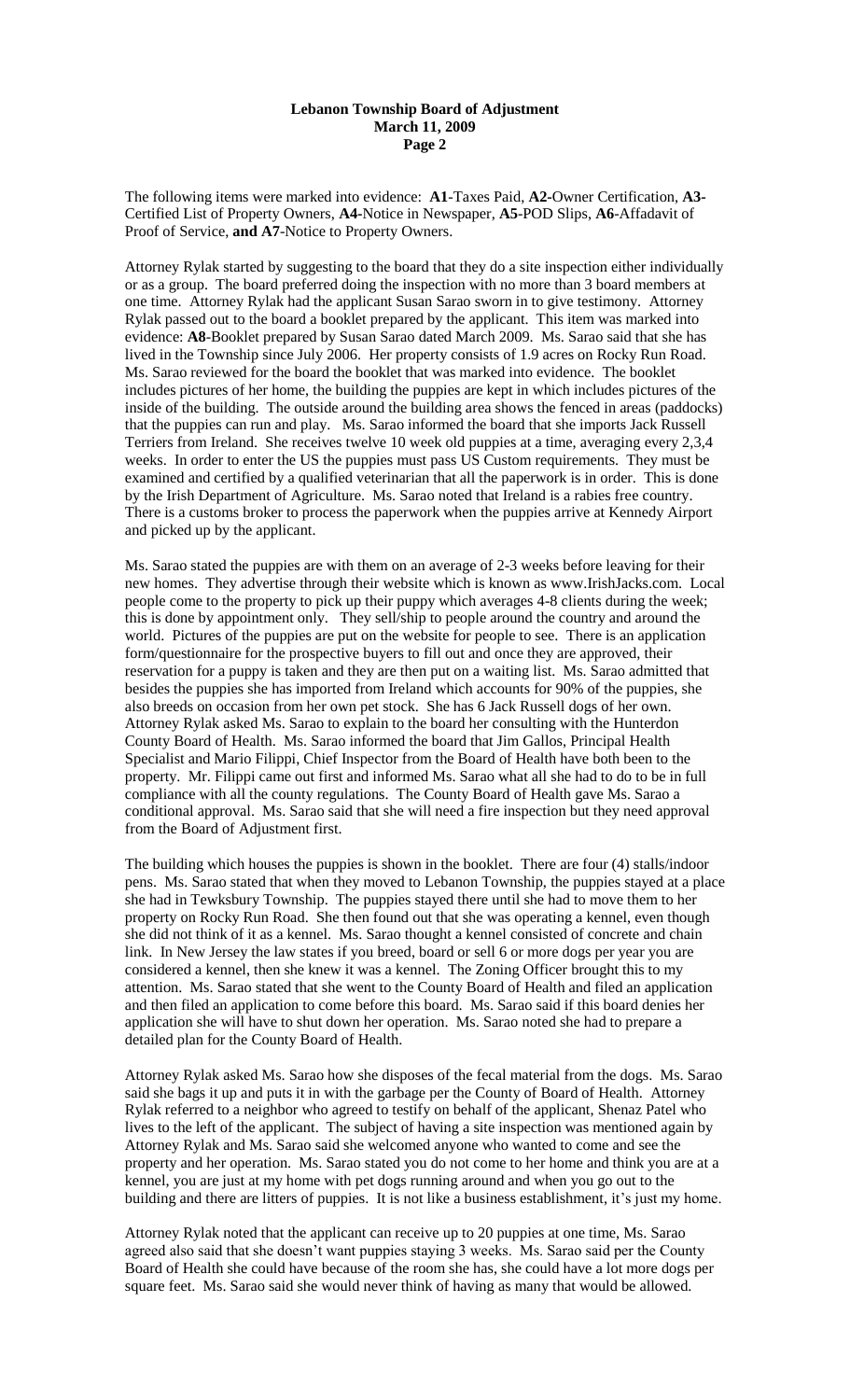### **Lebanon Township Board of Adjustment March 11, 2009 Page 3**

At the conclusion of Ms. Sarao's testimony, Chairman Terzuolo asked the board if they had questions of the applicant. Mr. Nagie asked about her clientele. Mr. MacQueen asked how many puppies are on the premises at one time. Ms. Sarao stated a maximum on average of 12 puppies. Mr. MacQueen asked again the maximum number at one time. Ms. Sarao answered 20 puppies, plus her own 6 dogs. Mr. MacQueen questioned the comment regarding proposing a Site Plan. Attorney Rylak responded saying that they wanted to do the Use Variance first and if it is approved then come back with a Site Plan. This would be handled as a bifurcated application. Mr. MacQueen asked about noise with 26 dogs on a small amount of land 1.9 acres and wanted to know what is done to curb the noise. Ms. Sarao responded saying if the dogs are noisy they go out and quite them down, if they continue, we put them in the building. Ms. Sarao stated that the dogs are generally quite. Mr. MacQueen asked Ms. Sarao about her breeding her own dogs. Ms. Sarao said she also will breed her own litters. Mr. Kozlowski questioned the number of dogs at one time on the property. Mr. Kozlowski asked about licensing the dogs. Ms. Glashoff interjected stating that dogs per the ordinance don't have to be licensed until the age of 7 months. Mr. Kozlowski asked about the Wirasnik property to her left. It was noted that the lot is vacant, but with the ordinance stating a distance of 500', it would take you right across into the next property. Mr. Maurizio referred to the aerial map (B3) with his question. Mr. Machauer questioned the number of puppies at one time and wanted to know if she had a continuous stream of puppies. Ms. Sarao said that she calls when she wants more puppies, they just don't show up. Mr. Machauer asked how many puppies does she get a year. Ms. Sarao about 200 puppies, or about 15 puppies per month on an average. Ms. Sarao said she founded the breed because people did not know about Irish Jack Russell Terriers before 10 years ago. Ms. Sarao said there is competition now with people in this country selling Irish Jacks. Ms. Sarao informed the board that she has a partner named Mark who helps her with the kennel. Mr. Machauer asked about the fencing and the height. Ms. Sarao said the fencing is 4' in height. Mr. Abuchowski asked how much do the puppies sell for. Ms. Sarao said \$1,650.00 each. He then asked if she expects to have this many puppies continue to be sold per year. Ms. Sarao said she hopes so.

Chairman Terzuolo asked if there were anymore questions from the board. There were none. The board's professionals did not have any questions at this time. Chairman Terzuolo asked Zoning Officer John Flemming if he had any questions. Mr. Flemming's response was yes. Mr. Flemming asked if the applicant does any advertising. Ms. Sarao answered yes. Ms. Sarao said besides her website she has just started advertising on T.V. and noted it was cheaper than advertising in Dog World Magazine. Mr. Flemming asked if she had a retail operation. Her answer was no. Mr. Flemming referred to Ms. Sarao's website stating that on the website it refers to retail. Attorney Gallina informed Mr. Flemming that at this time he can only ask questions of the testimony given. Mr. Flemming asked Ms. Sarao if she made any modifications to the property when she purchased it, specifically the accessory building. Ms. Sarao said that she has electric in the building and one an air-conditioner in a window. Mr. Flemming asked if she had any violations per the County Board of Health. Attorney Rylak interjected stating that the matter has been put on hold pending the approval of the Zoning Board and County Board of Health approval.

Chairman Terzuolo opened the hearing to the public for questions of the applicant. Dan Wirasnik asked Ms. Sarao if she had inquired about purchasing the property (vacant lot) next door to her. Ms. Sarao said she didn't know there was a vacant lot next door to her.

Just before having a recess, Mr. Flemming asked to address the board. Mr. Flemming stated that there had been a Gun Shop/Camping Supply Store down on the Rudl Fence property on Route 31. The store has been vacant for awhile and now someone would like to open just a Gun Shop. Mr. Flemming wanted to know if they would have to come before the board for approval. Mr. Flemming was informed no. The other questions that Mr. Flemming had, he was informed he would need to contact either Attorney Gallina or Planner Bolan for their input. Chairman Terzuolo announced the board will take a recess at this time 9:00 p.m... When the board reconvened at 9:15 p.m. Attorney Rylak asked to have his next witness sworn in. Ms. Shenaz Patel was sworn in to give testimony. Ms. Patel said she is an adjoining property owner to Ms. Sarao and did not have a problem with Ms. Sarao's operation of importing and selling puppies. She stated that noise was not an issue. Ms. Patel stated that Ms. Sarao keeps the property very clean and well maintained. At the conclusion of Ms. Patel testimony, Mr. Maurizio had a question regarding barking. There were no other questions by the board and when opened to the public, there were no questions.